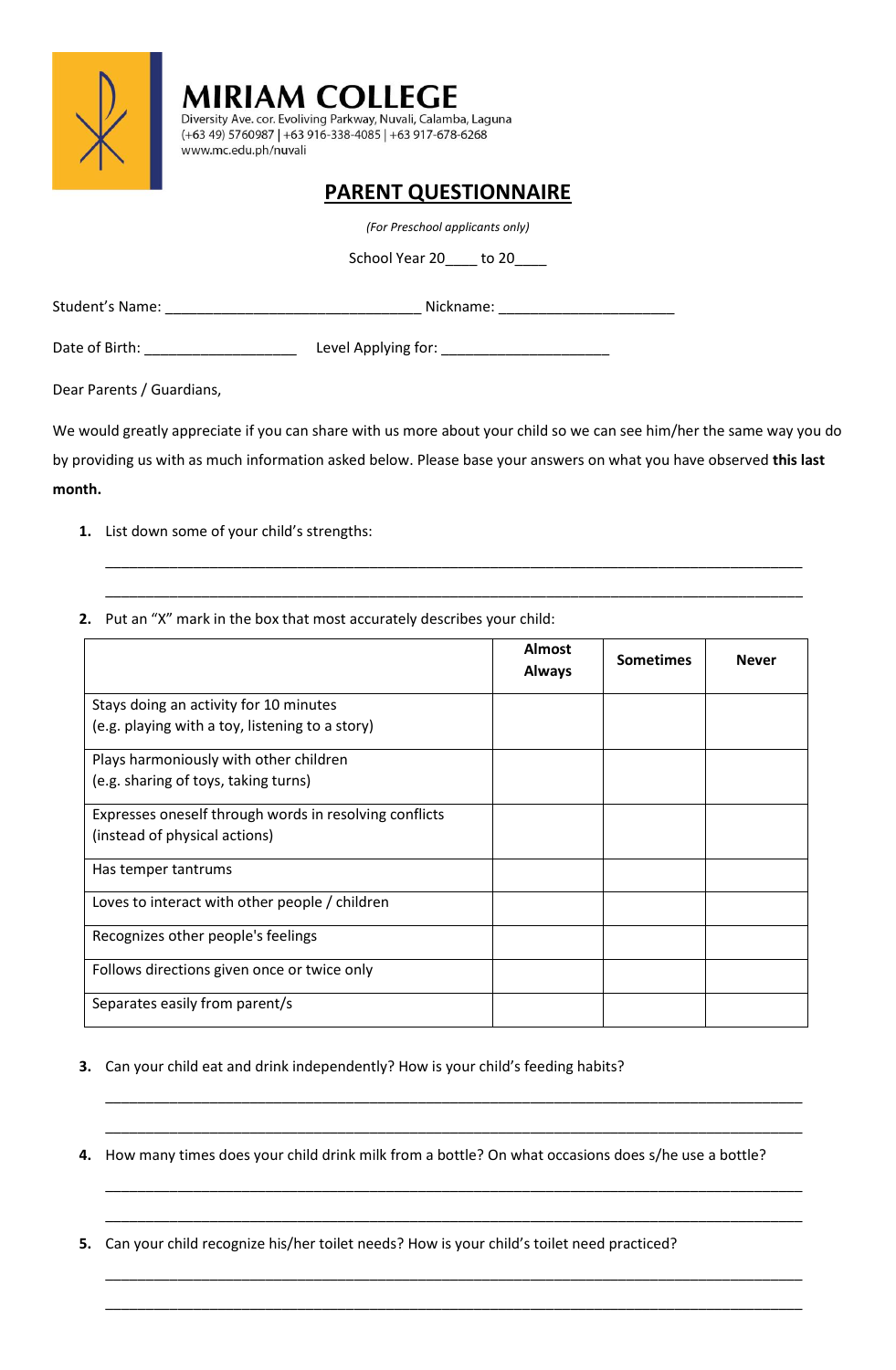

**6.** List the ages of other child/ren living in the same house with your child. How is their relationship?

**MIRIAM COLLEGE** 

www.mc.edu.ph/nuvali

Diversity Ave. cor. Evoliving Parkway, Nuvali, Calamba, Laguna (+63 49) 5760987 | +63 916-338-4085 | +63 917-678-6268

- **7.** How does your child usually communicate with you or with other people (e.g. verbal or actions)?
- **8.** Can you share a few instances where behavioral expectations and consequences are enforced to your child? Who mainly enforces them (e.g. Mother, Father, Grand Parents, Household helper, etc.)?

\_\_\_\_\_\_\_\_\_\_\_\_\_\_\_\_\_\_\_\_\_\_\_\_\_\_\_\_\_\_\_\_\_\_\_\_\_\_\_\_\_\_\_\_\_\_\_\_\_\_\_\_\_\_\_\_\_\_\_\_\_\_\_\_\_\_\_\_\_\_\_\_\_\_\_\_\_\_\_\_\_\_\_\_\_\_\_

\_\_\_\_\_\_\_\_\_\_\_\_\_\_\_\_\_\_\_\_\_\_\_\_\_\_\_\_\_\_\_\_\_\_\_\_\_\_\_\_\_\_\_\_\_\_\_\_\_\_\_\_\_\_\_\_\_\_\_\_\_\_\_\_\_\_\_\_\_\_\_\_\_\_\_\_\_\_\_\_\_\_\_\_\_\_\_

\_\_\_\_\_\_\_\_\_\_\_\_\_\_\_\_\_\_\_\_\_\_\_\_\_\_\_\_\_\_\_\_\_\_\_\_\_\_\_\_\_\_\_\_\_\_\_\_\_\_\_\_\_\_\_\_\_\_\_\_\_\_\_\_\_\_\_\_\_\_\_\_\_\_\_\_\_\_\_\_\_\_\_\_\_\_\_

\_\_\_\_\_\_\_\_\_\_\_\_\_\_\_\_\_\_\_\_\_\_\_\_\_\_\_\_\_\_\_\_\_\_\_\_\_\_\_\_\_\_\_\_\_\_\_\_\_\_\_\_\_\_\_\_\_\_\_\_\_\_\_\_\_\_\_\_\_\_\_\_\_\_\_\_\_\_\_\_\_\_\_\_\_\_\_

\_\_\_\_\_\_\_\_\_\_\_\_\_\_\_\_\_\_\_\_\_\_\_\_\_\_\_\_\_\_\_\_\_\_\_\_\_\_\_\_\_\_\_\_\_\_\_\_\_\_\_\_\_\_\_\_\_\_\_\_\_\_\_\_\_\_\_\_\_\_\_\_\_\_\_\_\_\_\_\_\_\_\_\_\_\_\_

\_\_\_\_\_\_\_\_\_\_\_\_\_\_\_\_\_\_\_\_\_\_\_\_\_\_\_\_\_\_\_\_\_\_\_\_\_\_\_\_\_\_\_\_\_\_\_\_\_\_\_\_\_\_\_\_\_\_\_\_\_\_\_\_\_\_\_\_\_\_\_\_\_\_\_\_\_\_\_\_\_\_\_\_\_\_\_

\_\_\_\_\_\_\_\_\_\_\_\_\_\_\_\_\_\_\_\_\_\_\_\_\_\_\_\_\_\_\_\_\_\_\_\_\_\_\_\_\_\_\_\_\_\_\_\_\_\_\_\_\_\_\_\_\_\_\_\_\_\_\_\_\_\_\_\_\_\_\_\_\_\_\_\_\_\_\_\_\_\_\_\_\_\_\_

\_\_\_\_\_\_\_\_\_\_\_\_\_\_\_\_\_\_\_\_\_\_\_\_\_\_\_\_\_\_\_\_\_\_\_\_\_\_\_\_\_\_\_\_\_\_\_\_\_\_\_\_\_\_\_\_\_\_\_\_\_\_\_\_\_\_\_\_\_\_\_\_\_\_\_\_\_\_\_\_\_\_\_\_\_\_\_

\_\_\_\_\_\_\_\_\_\_\_\_\_\_\_\_\_\_\_\_\_\_\_\_\_\_\_\_\_\_\_\_\_\_\_\_\_\_\_\_\_\_\_\_\_\_\_\_\_\_\_\_\_\_\_\_\_\_\_\_\_\_\_\_\_\_\_\_\_\_\_\_\_\_\_\_\_\_\_\_\_\_\_\_\_\_\_

\_\_\_\_\_\_\_\_\_\_\_\_\_\_\_\_\_\_\_\_\_\_\_\_\_\_\_\_\_\_\_\_\_\_\_\_\_\_\_\_\_\_\_\_\_\_\_\_\_\_\_\_\_\_\_\_\_\_\_\_\_\_\_\_\_\_\_\_\_\_\_\_\_\_\_\_\_\_\_\_\_\_\_\_\_\_\_

\_\_\_\_\_\_\_\_\_\_\_\_\_\_\_\_\_\_\_\_\_\_\_\_\_\_\_\_\_\_\_\_\_\_\_\_\_\_\_\_\_\_\_\_\_\_\_\_\_\_\_\_\_\_\_\_\_\_\_\_\_\_\_\_\_\_\_\_\_\_\_\_\_\_\_\_\_\_\_\_\_\_\_\_\_\_\_

\_\_\_\_\_\_\_\_\_\_\_\_\_\_\_\_\_\_\_\_\_\_\_\_\_\_\_\_\_\_\_\_\_\_\_\_\_\_\_\_\_\_\_\_\_\_\_\_\_\_\_\_\_\_\_\_\_\_\_\_\_\_\_\_\_\_\_\_\_\_\_\_\_\_\_\_\_\_\_\_\_\_\_\_\_\_\_

\_\_\_\_\_\_\_\_\_\_\_\_\_\_\_\_\_\_\_\_\_\_\_\_\_\_\_\_\_\_\_\_\_\_\_\_\_\_\_\_\_\_\_\_\_\_\_\_\_\_\_\_\_\_\_\_\_\_\_\_\_\_\_\_\_\_\_\_\_\_\_\_\_\_\_\_\_\_\_\_\_\_\_\_\_\_\_

\_\_\_\_\_\_\_\_\_\_\_\_\_\_\_\_\_\_\_\_\_\_\_\_\_\_\_\_\_\_\_\_\_\_\_\_\_\_\_\_\_\_\_\_\_\_\_\_\_\_\_\_\_\_\_\_\_\_\_\_\_\_\_\_\_\_\_\_\_\_\_\_\_\_\_\_\_\_\_\_\_\_\_\_\_\_\_

- **9.** Describe briefly the form/s of discipline implemented at home? How does your child usually respond?
- **10.** What usually motivates your child?
- **11.** What usually upsets your child? What is the best way to calm him/her down?
- **12.** Briefly describe a typical weekend of your child.
- **13.** Has your child attended (or is currently attending) school, day care, or an activity program? (If the answer is NO, skip to question 15). Briefly describe a typical school day of your child.

\_\_\_\_\_\_\_\_\_\_\_\_\_\_\_\_\_\_\_\_\_\_\_\_\_\_\_\_\_\_\_\_\_\_\_\_\_\_\_\_\_\_\_\_\_\_\_\_\_\_\_\_\_\_\_\_\_\_\_\_\_\_\_\_\_\_\_\_\_\_\_\_\_\_\_\_\_\_\_\_\_\_\_\_\_\_\_

\_\_\_\_\_\_\_\_\_\_\_\_\_\_\_\_\_\_\_\_\_\_\_\_\_\_\_\_\_\_\_\_\_\_\_\_\_\_\_\_\_\_\_\_\_\_\_\_\_\_\_\_\_\_\_\_\_\_\_\_\_\_\_\_\_\_\_\_\_\_\_\_\_\_\_\_\_\_\_\_\_\_\_\_\_\_\_

\_\_\_\_\_\_\_\_\_\_\_\_\_\_\_\_\_\_\_\_\_\_\_\_\_\_\_\_\_\_\_\_\_\_\_\_\_\_\_\_\_\_\_\_\_\_\_\_\_\_\_\_\_\_\_\_\_\_\_\_\_\_\_\_\_\_\_\_\_\_\_\_\_\_\_\_\_\_\_\_\_\_\_\_\_\_\_

\_\_\_\_\_\_\_\_\_\_\_\_\_\_\_\_\_\_\_\_\_\_\_\_\_\_\_\_\_\_\_\_\_\_\_\_\_\_\_\_\_\_\_\_\_\_\_\_\_\_\_\_\_\_\_\_\_\_\_\_\_\_\_\_\_\_\_\_\_\_\_\_\_\_\_\_\_\_\_\_\_\_\_\_\_\_\_

- **14.** What are the common concerns you encounter with your child's school activities/needs?
- **15.** On a daily basis, how much time does your child spend interacting with technology (e.g. television, iPad, mobile phone, or computer)? What is your gadget usage agreement?

\_\_\_\_\_\_\_\_\_\_\_\_\_\_\_\_\_\_\_\_\_\_\_\_\_\_\_\_\_\_\_\_\_\_\_\_\_\_\_\_\_\_\_\_\_\_\_\_\_\_\_\_\_\_\_\_\_\_\_\_\_\_\_\_\_\_\_\_\_\_\_\_\_\_\_\_\_\_\_\_\_\_\_\_\_\_\_

\_\_\_\_\_\_\_\_\_\_\_\_\_\_\_\_\_\_\_\_\_\_\_\_\_\_\_\_\_\_\_\_\_\_\_\_\_\_\_\_\_\_\_\_\_\_\_\_\_\_\_\_\_\_\_\_\_\_\_\_\_\_\_\_\_\_\_\_\_\_\_\_\_\_\_\_\_\_\_\_\_\_\_\_\_\_\_